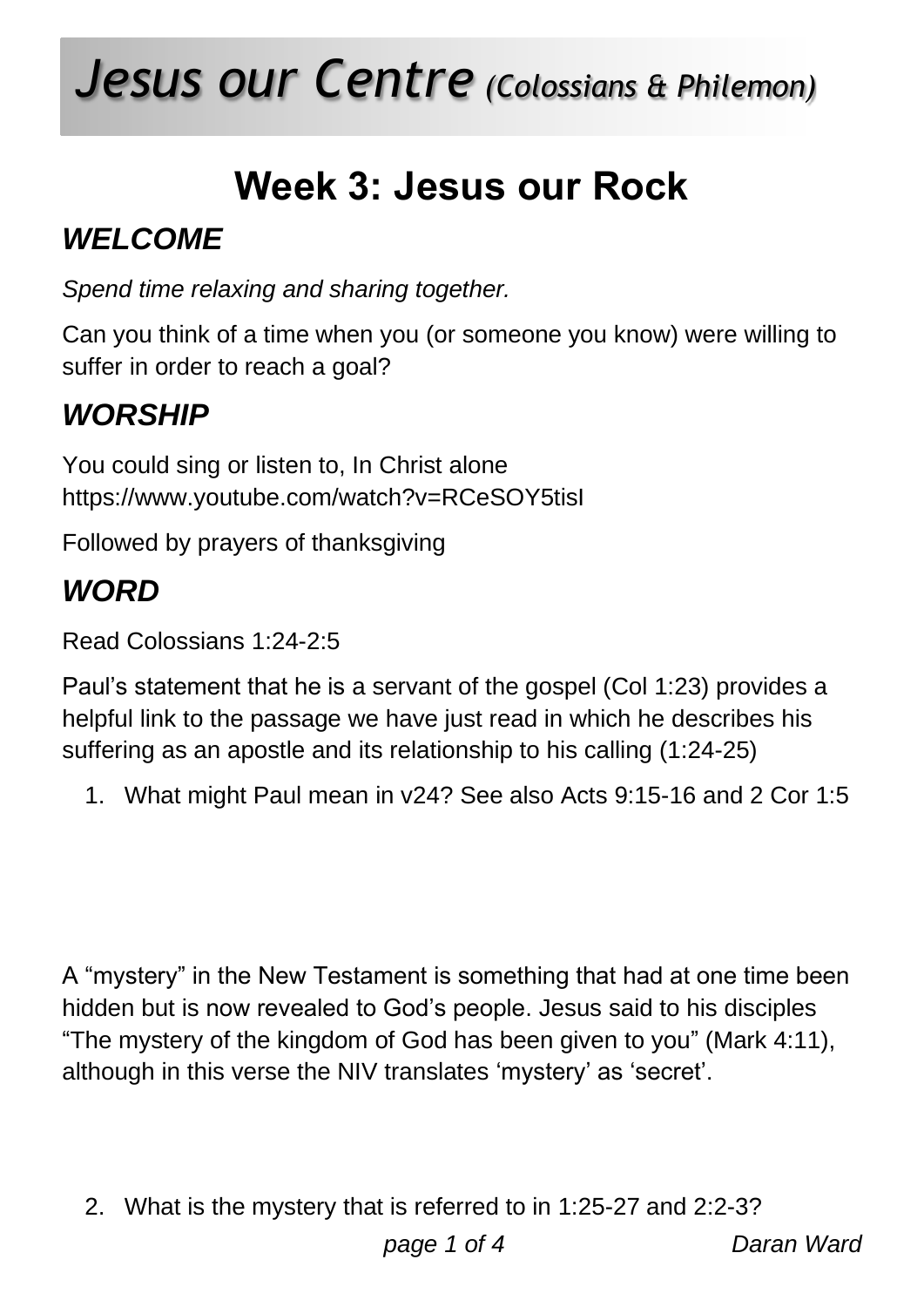

3. The risen life of Christ is the source of the church's hope. Every believer has this hope within them because Jesus Christ lives by his spirit within us. How have you experienced Christ living in within you as the hope and glory?

4. What is Paul's ultimate goal and how does he intend to achieve this (1:28-29 and also 1:9)?

5. Which of these ways has God used to help you to move towards maturity in Christ?

6. What are the signs of maturity in Christ that Paul refers to in 2:2-5)?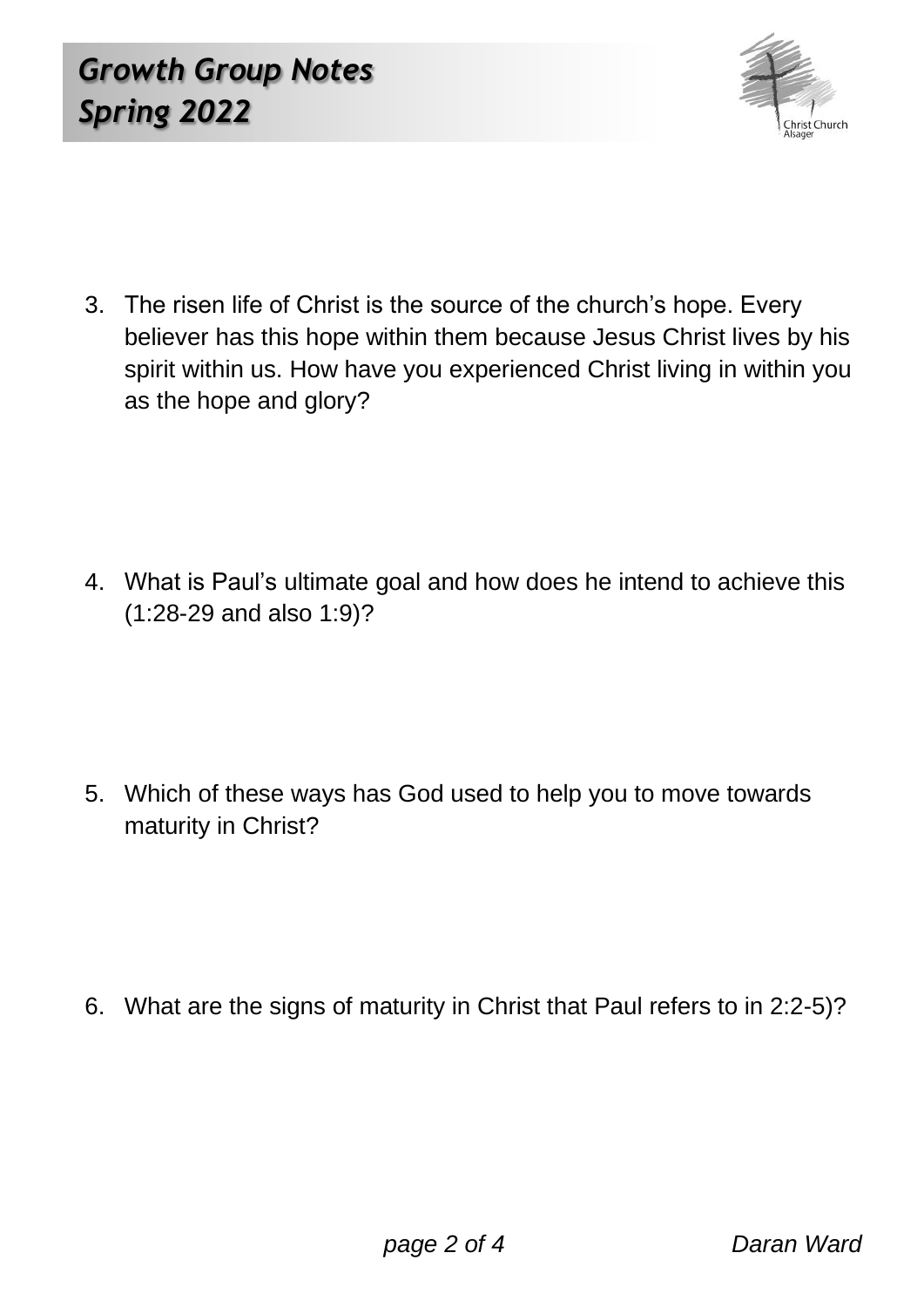## *Jesus our Centre (Colossians & Philemon)*

The Gnostics taught that secret knowledge was the key to salvation and spiritual maturity. Paul revealed them to be false teachers because the fullness of God, that is Jesus Christ, is available to all people. Paul says, 'I tell you this so that no one may deceive you by fine-sounding arguments.'

7. What 'fine-sounding arguments' in today's society can lead believers away from Christ and spiritual maturity

#### *WHAT NEXT?*

Read Colossians 2:6-9

We will look at this in next session but perhaps you could reflect in the interim how you might ensure that you 'continue to live your lives in him, rooted and built up in him, strengthened in the faith as you were taught, and overflowing with thankfulness.'

#### **For personal reflection**

Consider where you invest your time, energy and money. What do these investments reveal about your goals? Are there any changes that you would like to make?